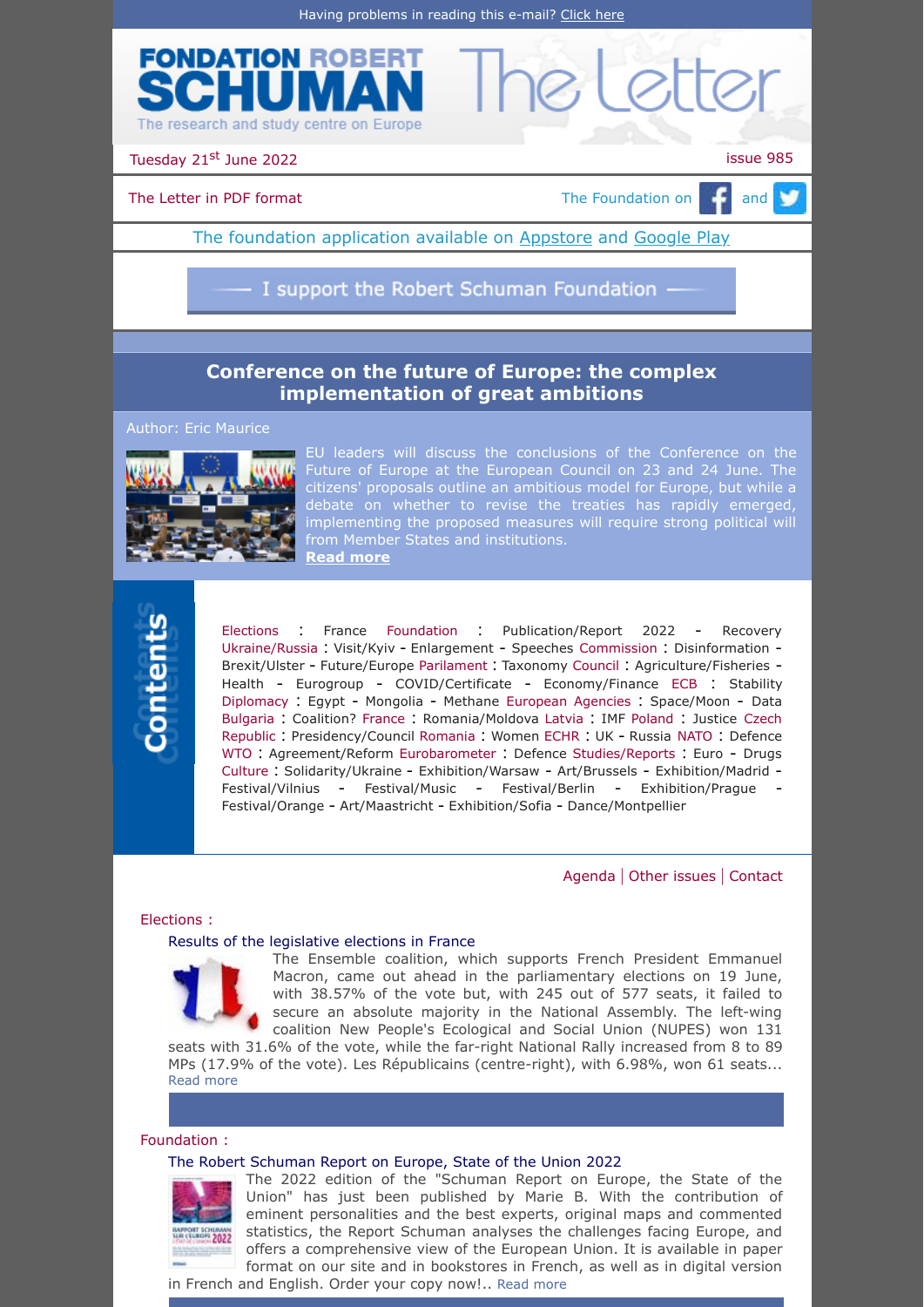## <span id="page-1-0"></span>[European Recovery Plans: figures and priorities](https://www.robert-schuman.eu/en/european-recovery-plan)



In response to the economic and social consequences of the Covid-19 pandemic, the European Union has set up a €672.5 billion recovery fund, called the Recovery and Resilience Facility, intended for Member States in the form of grants and loans. 25 plans have so far been adopted by the Council, including that of Poland on 17 June. 21 countries received the planned pre-financing and 5 countries received a

first instalment after having fulfilled a series of objectives. The Commission has not yet approved Hungary's plan due to breaches of the rule of law. The Foundation offers you an interactive map of plans country by country, to find out the amounts, timetables and priorities... [Read more](https://www.robert-schuman.eu/en/european-recovery-plan)

## <span id="page-1-1"></span>Ukraine/Russia :

## <span id="page-1-2"></span>[Visits by French, German, Italian and Romanian leaders in Kyiv](https://www.president.gov.ua/en/news/volodimir-zelenskij-u-kiyevi-proviv-zustrich-z-liderami-nime-75845)



French President Emmanuel Macron, German Chancellor Olaf Scholz, Italian Prime Minister Mario Draghi and Romanian President Klaus Iohannis visited Kyiv on 16 June for talks with Ukrainian President Volodymyr Zelensky. They spoke in favour of granting Ukraine

immediate candidate country status to the European Union. They visited Irpin, a town partly destroyed by the Russian army, and promised to help rebuild Ukraine and prosecute war criminals... [Read more](https://www.president.gov.ua/en/news/volodimir-zelenskij-u-kiyevi-proviv-zustrich-z-liderami-nime-75845)

[Other](https://www.bundeskanzler.de/bk-de/aktuelles/bundeskanzler-in-kiew-2053384) link | [Other](https://www.governo.it/it/articolo/draghi-macron-e-scholz-kiev/20071) link | [Other](https://www.elysee.fr/emmanuel-macron/2022/06/16/deplacement-du-president-de-la-republique-en-ukraine-1) link | [Other](https://www.president.gov.ua/en/news/volodimir-zelenskij-u-kiyevi-proviv-zustrich-z-liderami-nime-75845) link

## <span id="page-1-3"></span>[Positive opinion on candidate status for Ukraine and Moldova](https://ec.europa.eu/commission/presscorner/detail/en/ip_22_3790)



On 17 June, the Commission said it supported granting candidate country status to Ukraine and Moldova, stressing that both countries would need to make progress in certain areas such as institutional and economic reform. It also said that Georgia could be granted candidate status after a number of reforms had been completed. The decision will be taken by

the European Council which meets on 23 and 24 June... [Read more](https://ec.europa.eu/commission/presscorner/detail/en/ip_22_3790)

## <span id="page-1-4"></span>[Speeches by Volodymyr Zelensky](https://www.president.gov.ua/en/news/zvernennya-prezidenta-ukrayini-do-uchasnikiv-blagodijnogo-ve-75789)



Ukrainian President Volodymyr Zelensky spoke to the Czech Parliament and the Forum for Dialogue of Prespa of the Western Balkans and gave a press conference for the Danish media. He insisted on the need for arms for the Ukrainian army and on his country's membership of the EU and on the need to coordinate the national plan and European initiatives for reconstruction... [Read more](https://www.president.gov.ua/en/news/zvernennya-prezidenta-ukrayini-do-uchasnikiv-blagodijnogo-ve-75789)

[Other](https://www.president.gov.ua/en/news/ukrayina-peremozhe-yaksho-yevropa-ta-svit-i-nadali-budut-oby-75813) link | [Other](https://www.president.gov.ua/en/news/promova-prezidenta-ukrayini-pered-oboma-palatami-parlamentu-75825) link | [Other](https://www.president.gov.ua/en/news/i-ukrayina-i-derzhavi-zahidnih-balkan-odnakovo-zacikavleni-u-75857) link

## <span id="page-1-5"></span>Commission :

## <span id="page-1-6"></span>[New code of good practice against disinformation](https://ec.europa.eu/commission/presscorner/detail/en/ip_22_3664)



On June 16, the Commission announced the adoption of a new reinforced code of practice against disinformation signed by 34 companies and representatives of civil society and major platforms such as Meta, Google, Twitter and Microsoft. The code, which replaces the one signed in 2018, aims in particular to widen the participation of digital players, to remove financial incentives for the dissemination of

disinformation, to extend the scope of application to new types of manipulative behaviour or to guarantee the transparency of political advertising. Users will also have better tools to report misinformation... [Read more](https://ec.europa.eu/commission/presscorner/detail/en/ip_22_3664)

#### <span id="page-1-7"></span>[Infringement procedures against the UK](https://ec.europa.eu/commission/presscorner/detail/en/ip_22_3676)



On 15 June, the Commission relaunched the infringement procedure opened in March 2021 against the United Kingdom for non-compliance with the Northern Ireland Protocol, in particular concerning certification requirements for the movement of agri-food products. The decision

comes after the UK government presented a bill to Parliament amending certain rules governing post-Brexit trade with Northern Ireland, in breach of the protocol signed with the EU in 2020. The Commission is also launching two infringement proceedings against the UK for failing to provide the EU with trade statistics for Northern Ireland and for failing to fulfil its obligations under EU sanitary and phytosanitary rules by not carrying out checks at the border with Northern Ireland... [Read more](https://ec.europa.eu/commission/presscorner/detail/en/ip_22_3676)

[Other](https://www.gov.uk/government/news/government-introduces-bill-to-fix-the-northern-ireland-protocol) link | [Other](https://ec.europa.eu/commission/presscorner/detail/fr/statement_22_3698) link

<span id="page-1-8"></span>[Analysis of the proposals of the Conference on the Future of Europe](https://ec.europa.eu/commission/presscorner/detail/en/ip_22_3750)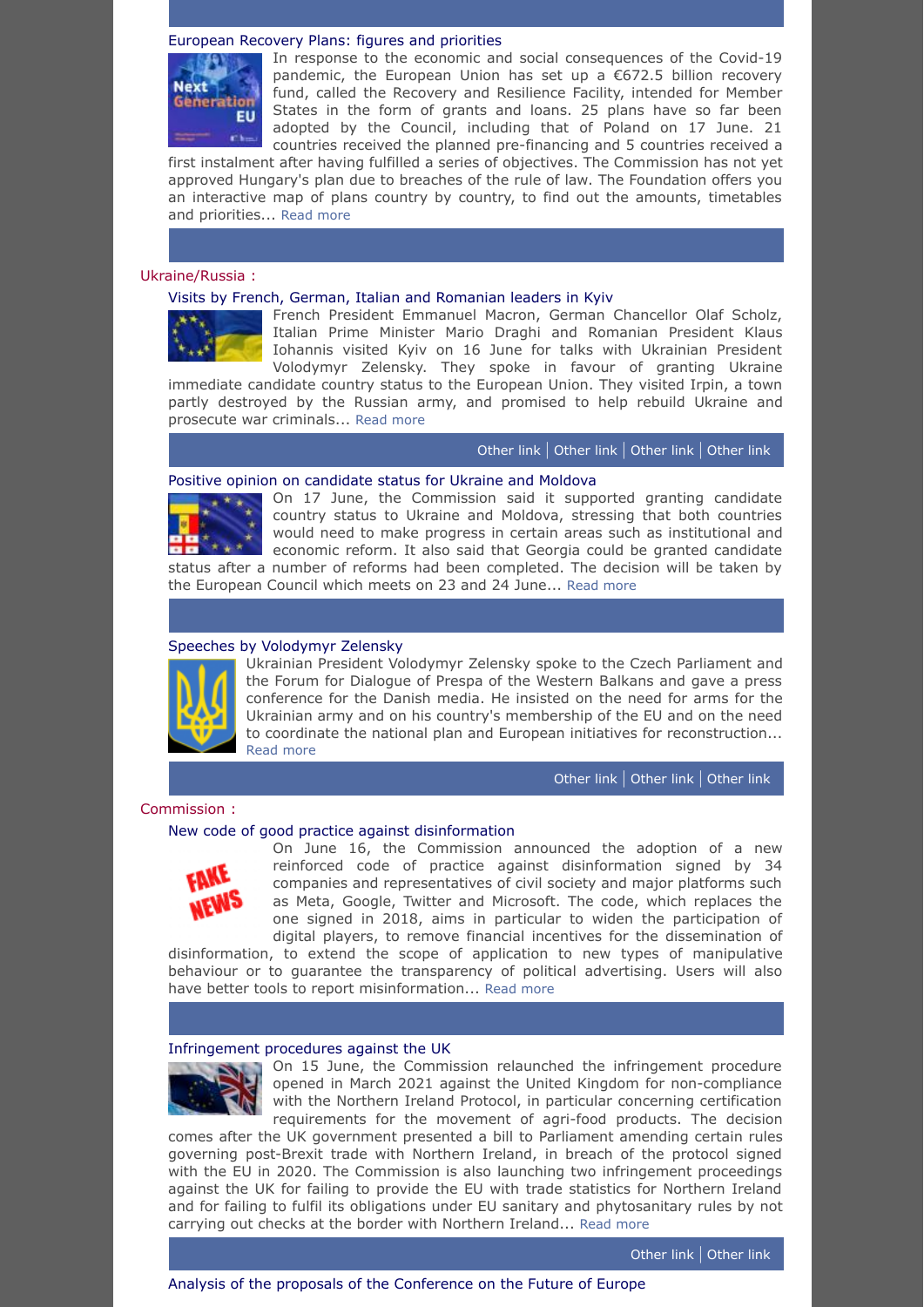

On 17 June, the Commission presented its assessment of the follow-up to th proposals of the Conference on the Future of Europe. It intends to integrate participatory democracy into the design of new policies stemming from the proposals, will announce a first set of new proposals in the State of the Union speech in September and will organise a

follow-up conference in the autumn... [Read more](https://ec.europa.eu/commission/presscorner/detail/en/ip_22_3750)

#### <span id="page-2-0"></span>Parilament :

<span id="page-2-1"></span>[Taxonomy: two parliamentary committees oppose the inclusion of gas and nuclear](https://www.europarl.europa.eu/news/en/press-room/20220613IPR32812/taxonomy-meps-object-to-commission-s-plan-to-include-gas-and-nuclear-activities) activities



MEPs from the Economic and Monetary Affairs Committee and the Environment, Health and Food Safety Committee adopted a joint resolution on 14 June opposing the Commission's plan to include gas and nuclear power in the list of environmentally sustainable economic activities. They call for a public consultation before adding new activities. The resolution will be put to a plenary vote at the 4-7 July session... [Read more](https://www.europarl.europa.eu/news/en/press-room/20220613IPR32812/taxonomy-meps-object-to-commission-s-plan-to-include-gas-and-nuclear-activities)

#### <span id="page-2-2"></span>Council :

#### <span id="page-2-3"></span>[Meeting of Agriculture and Fisheries Ministers](https://www.consilium.europa.eu/en/meetings/agrifish/2022/06/13/)



Meeting on 13 June, the Ministers for Agriculture and Fisheries discussed strengthening the coherence between the Green Deal, the Common Agricultural Policy (CAP) and the European Union's trade policy. They recalled that, thanks to the CAP, the European Union is self-sufficient in most basic agricultural products. They were briefed by the

Commission on the implementation of the Common Fisheries Policy and discussed the impact of the UK's withdrawal and climate change on fisheries resources... [Read more](https://www.consilium.europa.eu/en/meetings/agrifish/2022/06/13/)

#### <span id="page-2-4"></span>[Meeting of Health Ministers](https://www.consilium.europa.eu/en/meetings/epsco/2022/06/14/)



Meeting on 14 June, Health Ministers discussed the proposal concerning the European Health Data Space (EHDS) and highlighted the challenges of data security and protection. They discussed the EU's global health strategy, the challenges of the vaccine strategy and new emerging

health threats, including monkeypox... [Read more](https://www.consilium.europa.eu/en/meetings/epsco/2022/06/14/)

## <span id="page-2-5"></span>[Eurogroup meeting](https://www.consilium.europa.eu/en/meetings/eurogroup/2022/06/16/)

京正百家

Meeting on 16 June, the eurozone's economic and finance ministers recommended that Croatia join the single currency on 1 January 2023. They confirmed the payment of a new tranche of €748 million to Greece to alleviate its debt repayment and approved the end of the country's

financial surveillance programme. They adopted the Eurogroup's work programme for the second half of the year, as well as a declaration on the next steps for the Banking Union... [Read more](https://www.consilium.europa.eu/en/meetings/eurogroup/2022/06/16/)

#### <span id="page-2-6"></span>[Agreement on the extension of the Covid Certificate](https://www.consilium.europa.eu/en/press/press-releases/2022/06/13/covid-19-council-and-european-parliament-reach-a-provisional-political-agreement-to-extend-the-regulation-establishing-the-eu-digital-covid-certificate/)



The Council and Parliament agreed on 13 June to extend the EU's digital Covid certificate for one year, until 30 June 2023. The Commission is to report by 31 December 2022 on the need to repeal or maintain the certificate in the light of the evolving health situation. The agreement

provides for the possibility of issuing a certificate of recovery following an antigenic test and extends the list of antigenic tests for which a certificate can be obtained... [Read more](https://www.consilium.europa.eu/en/press/press-releases/2022/06/13/covid-19-council-and-european-parliament-reach-a-provisional-political-agreement-to-extend-the-regulation-establishing-the-eu-digital-covid-certificate/)

## [Other](https://www.europarl.europa.eu/news/en/press-room/20220613IPR32838/eu-covid-certificate-meps-and-council-agree-to-extend-rules-for-another-year) link

## <span id="page-2-7"></span>[Meeting of Finance and Economy Ministers](https://www.consilium.europa.eu/en/meetings/ecofin/2022/06/17/)



On 17 June, the Finance Ministers adopted the first legal step towards Croatia's entry into the euro area on 1 January 2023, as well as Poland's recovery plan, stressing that payments will depend in part on the implementation of reforms for the independence of the judiciary, as well as the country-by-country recommendations drawn up by the

Commission in the framework of the European semester. They definitively adopted new legislation on reciprocity in access to international public contracts. The Ministers discussed the economic situation, projects to increase the European Union's own resources and company taxation. They approved the opening of negotiations with Norway on cooperation in the fight to prevent VAT fraud... [Read more](https://www.consilium.europa.eu/en/meetings/ecofin/2022/06/17/)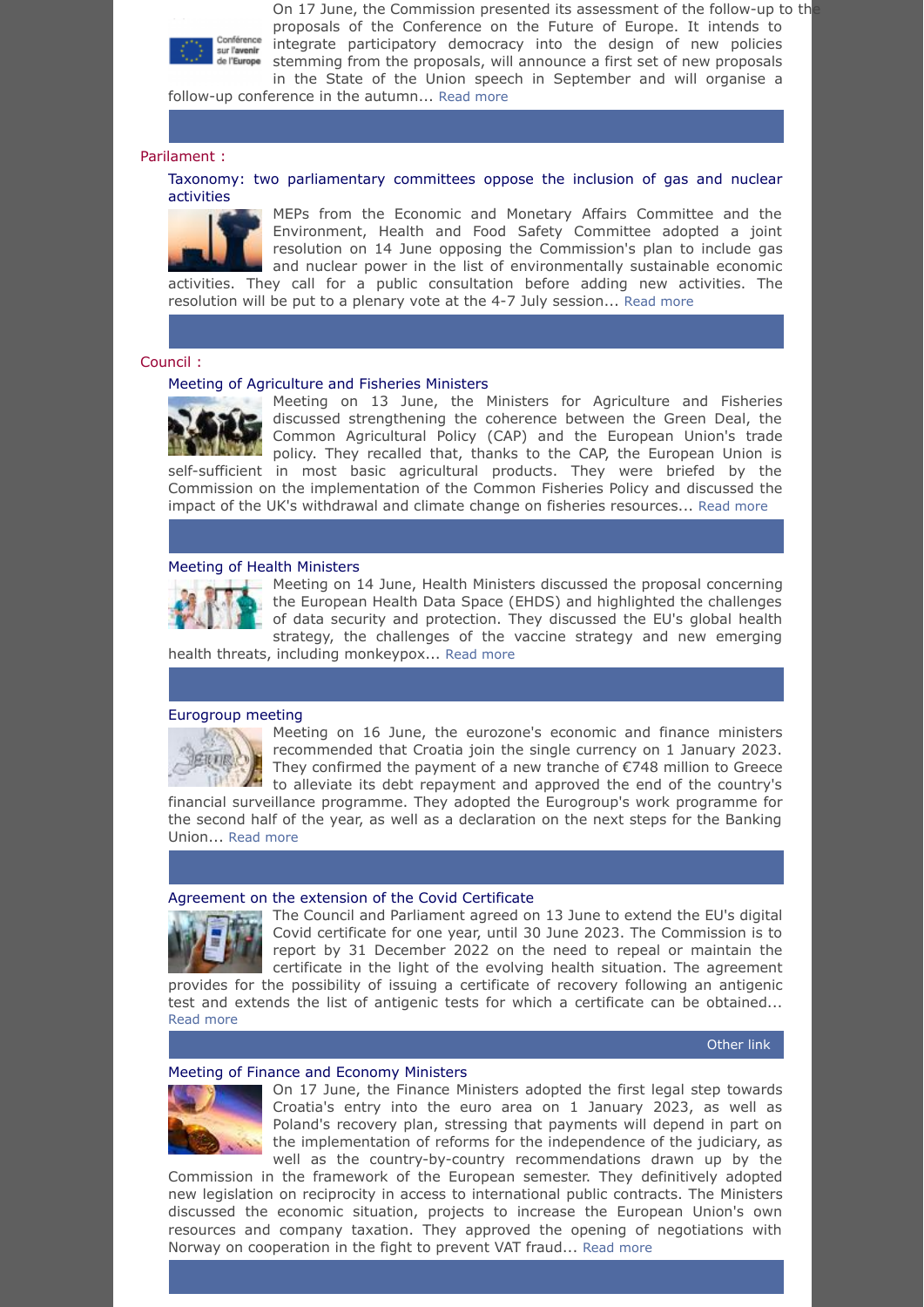#### <span id="page-3-0"></span>ECB :

#### <span id="page-3-1"></span>[Measures to limit the danger of the fragmentation of the euro zone](https://www.ecb.europa.eu/press/pr/date/2022/html/ecb.pr220615~2aa3900e0a.en.html)



excessive interest rate differentials between Member States, the European Central Bank decided on 15 June to apply a certain flexibility in the reinvestment of maturing repayments from its "Emergency Pandemic Purchase Program". It also decided to speed up the preparation of a new anti-fragmentation instrument... [Read more](https://www.ecb.europa.eu/press/pr/date/2022/html/ecb.pr220615~2aa3900e0a.en.html)

To avoid any risk of financial fragmentation within the euro area, i.e.

## <span id="page-3-2"></span>Diplomacy :

#### <span id="page-3-3"></span>[The EU and Egypt step up their cooperation](https://ec.europa.eu/commission/presscorner/detail/en/statement_22_3703)

Egypt and the European Union issued a joint statement on climate, energy and ecological transition on the occasion of the meeting in Cairo between the President of the Commission, Ursula von der Leyen and the Egyptian President Abdel Fattah Al-Sisi on June 15. Both parties committed to working together for a global ecological transition, in particular with a

Mediterranean partnership for hydrogen. The European Union and Egypt signed a trilateral memorandum of understanding with Israel to allow the export of natural gas to Europe. Furthermore, on June 19, the ninth meeting of the EU-Egypt Association Council took place, which approved the new priorities of the EU-Egypt partnership until 2027... [Read more](https://ec.europa.eu/commission/presscorner/detail/en/statement_22_3703)

[Other](https://www.consilium.europa.eu/en/meetings/international-ministerial-meetings/2022/06/19/) link

#### <span id="page-3-4"></span>[The EU-Mongolia mixed committee steps up its cooperation](https://www.eeas.europa.eu/eeas/eu-and-mongolia-hold-joint-committee-meeting_en)



Mongolia and the European Union held their annual joint committee on June 17 to strengthen their cooperation in the field of trade and in the fight against climate change. Both partners will continue to work to protect human rights and promote sustainable development. Mongolia is also one of the five priority countries with which the European Union

is currently setting up a forestry partnership... [Read more](https://www.eeas.europa.eu/eeas/eu-and-mongolia-hold-joint-committee-meeting_en)

<span id="page-3-5"></span>[Reducing methane emissions: launch of the "Global Methane Pledge Energy Pathway](https://ec.europa.eu/commission/presscorner/detail/en/ip_22_3793) initiative"



The European Union, the United States and 11 other countries launched the " Global Methane Pledge Energy Pathway " on 17 June to reduce methane emissions from the oil and gas sector with a view to limiting global warming to 1.5°C. The States announced the release of \$59 [million to support the initiative launched within this framework...](https://ec.europa.eu/commission/presscorner/detail/en/ip_22_3793) Read

more

#### <span id="page-3-6"></span>European Agencies :

#### <span id="page-3-7"></span>[European Space Agency and NASA step up their cooperation](https://www.esa.int/Newsroom/Press_Releases/From_the_Earth_to_the_Moon_and_on_to_Mars_ESA_and_NASA_take_decisions_and_plan_for_the_future)



The European Space Agency (ESA) and NASA announced on June 15 that they were stepping up their cooperation regarding the exploration of the Moon, in particular as par of the Lunar Pathfinder mission, the first telecommunications satellite around the Moon. Their closer cooperation will allow them to carry out joint tests on the possibility of using Moon-specific navigation satellites and could enable a journey to

the Moon by a European astronaut as part of the American Artemis program. The two agencies are also considering a partnership to overcome the suspension of the Russian-European ExoMars mission due to the war in Ukraine... [Read more](https://www.esa.int/Newsroom/Press_Releases/From_the_Earth_to_the_Moon_and_on_to_Mars_ESA_and_NASA_take_decisions_and_plan_for_the_future)

#### <span id="page-3-8"></span>[Improving the implementation of the general data protection regulation](https://edps.europa.eu/press-publications/press-news/press-releases/2022/edps-conference-2022-pan-european-approach-going_en)

The European general regulation on the protection of personal data (GDPR) is "not sufficiently implemented" against tech giants, estimated the European Data Protection Supervisor (EDPS), Wojciech Wiewiorowski on June 17. During a conference in Brussels on "the future of data protection", he lamented that "too often the GDPR imposes constraints on small entities but spares the large ones"... [Read more](https://edps.europa.eu/press-publications/press-news/press-releases/2022/edps-conference-2022-pan-european-approach-going_en)

## <span id="page-3-9"></span>Bulgaria :

#### <span id="page-3-10"></span>[The government loses its majority](https://www.reuters.com/world/europe/bulgarian-government-faces-no-confidence-vote-next-week-2022-06-15/)



The opposition party GERB tabled a motion of no confidence in the Bulgarian government on June 15 after the populist ITN party decided to leave the government coalition in office for the last six months. The vote is due to take place on June 21... [Read more](https://www.reuters.com/world/europe/bulgarian-government-faces-no-confidence-vote-next-week-2022-06-15/)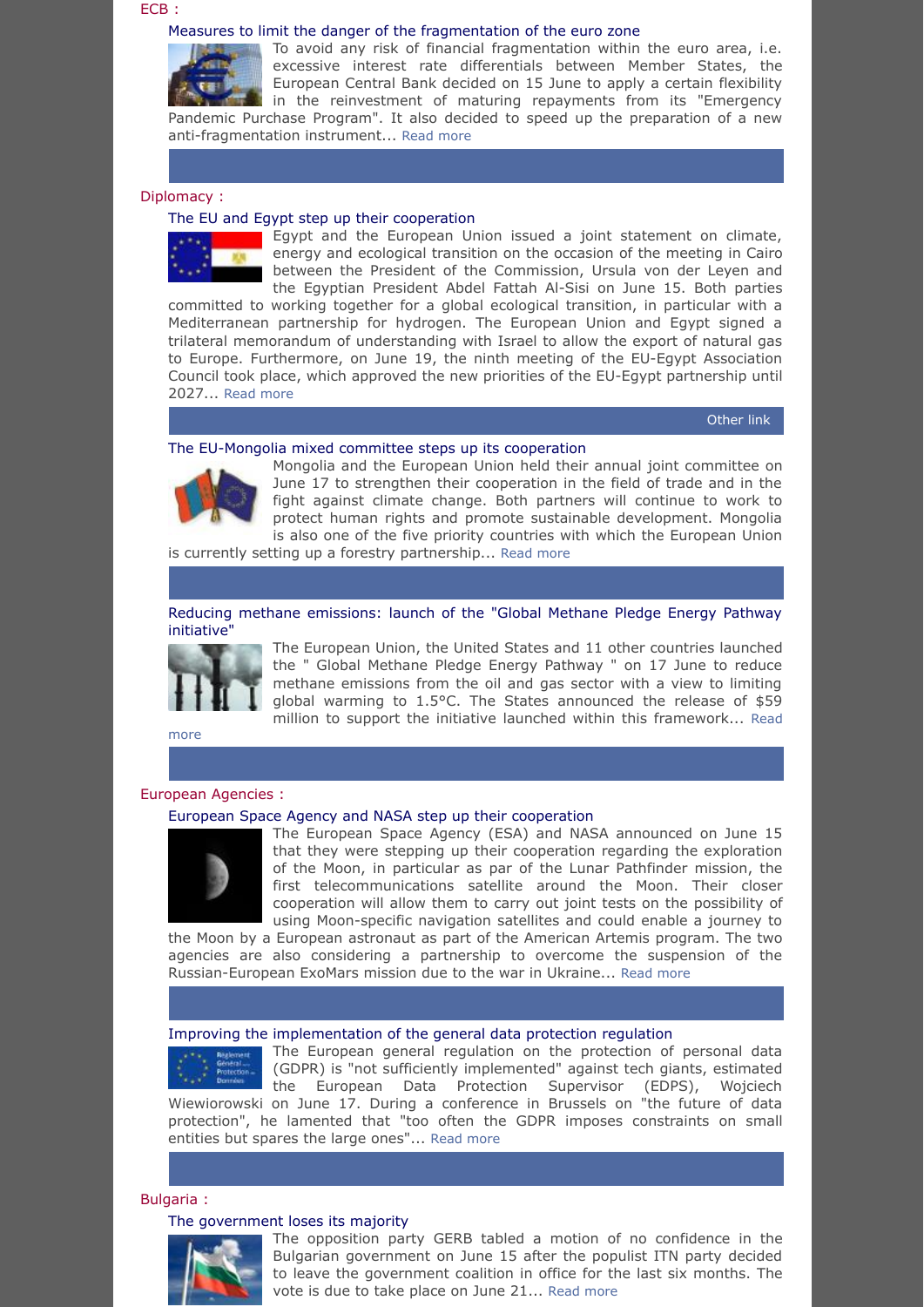#### <span id="page-4-0"></span>France :

#### <span id="page-4-1"></span>[Visit to Romania and Moldova](https://www.reuters.com/world/europe/frances-macron-says-moldovas-bid-join-eu-perfectly-legitimate-2022-06-15/)



French President Emmanuel Macron visited Romania and Moldova on 14 and 15 June. In Romania, he addressed the French troops present in the country as part of the NATO forward presence and was hosted by his counterpart Klaus Iohannis. Emmanuel Macron also met with Moldovan President Maia Sandu in Chisinau. He said he wanted a

"positive and clear signal" from the European Council for Moldova's application to join the European Union... [Read more](https://www.reuters.com/world/europe/frances-macron-says-moldovas-bid-join-eu-perfectly-legitimate-2022-06-15/)

[Other](https://www.elysee.fr/emmanuel-macron/2022/06/15/entretien-avec-le-president-de-la-roumanie-m-klaus-iohannis) link | [Other](https://www.presedinte.md/rom/presa/presedinta-maia-sandu-dupa-intrevederea-cu-presedintele-emmanuel-macron-pretuim-parteneriatul-moldo-francez-si-dorim-sa-l-consolidam-in-continuare-in-interesul-cetatenilor-tarilor-noastre) link | [Other](https://www.presidency.ro/ro/media/declaratii-de-presa/declaratiile-de-presa-comune-ale-presedintelui-romaniei-klaus-iohannis-cu-presedintele-republicii-franceze-emmanuel-macron1655283664) link | [Other](https://www.elysee.fr/emmanuel-macron/2022/06/15/deplacement-du-president-a-chisinau-en-moldavie-maia-sandu) link | [Other](https://www.elysee.fr/emmanuel-macron/2022/06/15/entretien-avec-la-presidente-de-la-republique-de-moldavie-mme-maia-sandu) link | [Other](https://www.elysee.fr/emmanuel-macron/2022/06/15/deplacement-du-president-aux-cotes-des-troupes-francaises-deployees-en-roumanie-dans-le-cadre-de-la-presence-avancee-de-lotan) link

## <span id="page-4-2"></span>Latvia :

#### <span id="page-4-3"></span>[IMF report on the Latvian economy](https://www.imf.org/en/News/Articles/2022/06/16/republic-of-latvia-staff-concluding-statement-of-the-2022-article-iv-mission)



In a report published on 16 June, the IMF notes that Latvia has experienced a positive post-Covid recovery, but that the repercussions of the war in Ukraine are likely to be severe because of the country's significant trade relations with Russia. The IMF expects growth to slow and inflation to rise to 14.5% before falling back in 2023. To counter these risks, it recommends a temporary adjustment of fiscal policy and

better targeting of vulnerable households. It also recommends that Latvia take measures to build resilience and recapitalise businesses, as well as invest for a sustainable and inclusive recovery... [Read more](https://www.imf.org/en/News/Articles/2022/06/16/republic-of-latvia-staff-concluding-statement-of-the-2022-article-iv-mission)

#### <span id="page-4-4"></span>Poland :

#### <span id="page-4-5"></span>[Entry into force of the reform of the disciplinary system for judges](https://www.polskieradio.pl/395/7784/Artykul/2979628,Polish-president-OKs-bill-to-scrap-disputed-disciplinary-chamber-for-judges)



The law reforming the disciplinary system for judges, which notably abolishes the disciplinary chamber at the Supreme Court, came into force after its signature by Polish President Andrzej Duda on 13 June. The text, considered insufficient by its opponents, was a condition set by the European Commission for the approval of the Polish recovery plan. The plan was formally adopted by the EU Council on 17 June, but

payments will depend in part on the independence of the judiciary in the country... [Read more](https://www.polskieradio.pl/395/7784/Artykul/2979628,Polish-president-OKs-bill-to-scrap-disputed-disciplinary-chamber-for-judges)

[Other](https://www.consilium.europa.eu/en/press/press-releases/2022/06/17/recovery-fund-ministers-welcome-assessment-of-poland-s-national-plan/) link

#### <span id="page-4-6"></span>Czech Republic :

#### <span id="page-4-7"></span>[Priorities of the Czech Presidency of the Council of the European Union](https://czech-presidency.consilium.europa.eu/en/programme/priorities/)

![](_page_4_Picture_19.jpeg)

On 15 June, the Czech government presented the priorities of its Presidency of the Council of the European Union, which begins on 1 July. Under the motto: "Europe as a mission: rethinking, rebuilding and strengthening Europe", this Presidency will focus on five topics:

managing the refugee crisis and rebuilding Ukraine in the post-war period, energy security, strengthening Europe's defence capabilities and cyberspace security, the strategic resilience of the European economy, and the resilience of democratic institutions... [Read more](https://czech-presidency.consilium.europa.eu/en/programme/priorities/)

[Other](https://czech-presidency.consilium.europa.eu/en/) link

# <span id="page-4-8"></span>Romania :

<span id="page-4-9"></span>![](_page_4_Picture_24.jpeg)

In its report on Romania published on 16 June, GREVIO - the group of independent experts responsible for monitoring the implementation of the Council of Europe Convention on Preventing and Combating Violence against Women and Domestic Violence - concludes that the

country has improved the protection of women through a number of legislative reforms on domestic violence and equality, but that there are still significant shortcomings in the criminal justice mechanisms for combating sexual violence which need to be addressed... [Read more](https://www.coe.int/fr/web/portal/full-news/-/asset_publisher/y5xQt7QdunzT/content/romania-has-improved-protection-of-women-from-domestic-violence-but-progress-needed-on-definition-of-rape?_101_INSTANCE_y5xQt7QdunzT_languageId=en_GB)

<span id="page-4-10"></span>ECHR :

#### <span id="page-4-11"></span>[Cancellation of a return of migrants from the UK to Rwanda](https://www.theguardian.com/uk-news/2022/jun/14/european-court-humam-right-makes-11th-hour-intervention-in-rwanda-asylum-seeker-plan)

![](_page_4_Picture_29.jpeg)

On 14 June, the European Court of Human Rights issued an urgent decision after several legal challenges, to cancel a flight to deport migrants from the UK to Rwanda. The flight was part of the UK's court-approved plan to transfer 130 illegal asylum seekers to curb illegal crossings of the English Channel... [Read more](https://www.theguardian.com/uk-news/2022/jun/14/european-court-humam-right-makes-11th-hour-intervention-in-rwanda-asylum-seeker-plan)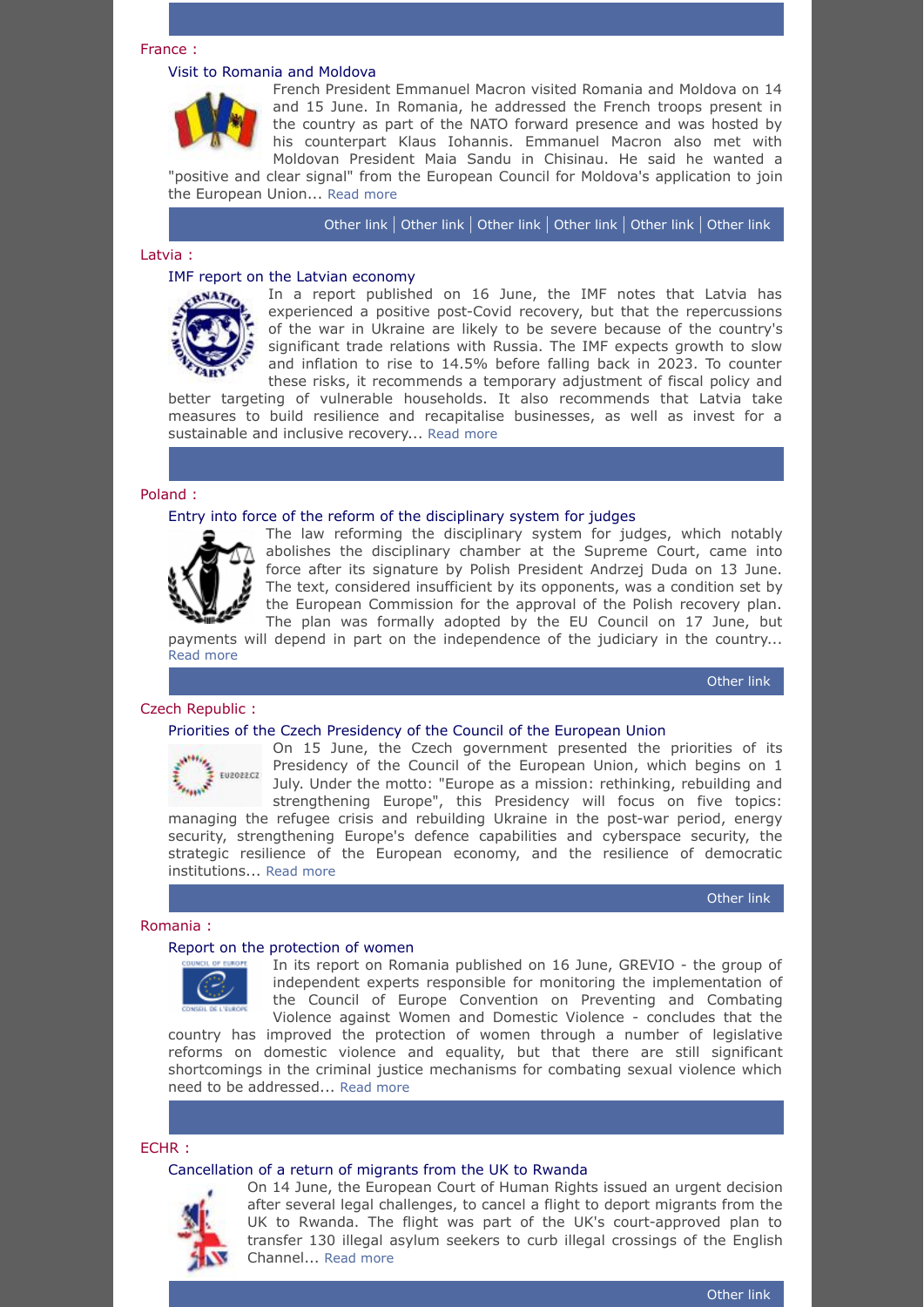#### <span id="page-5-0"></span>[Russia condemned for its law on "foreign agents"](https://www.euronews.com/2022/06/15/echr-fines-russia-for-branding-human-rights-groups-as-foreign-agents)

![](_page_5_Picture_1.jpeg)

The European Court of Human Rights ruled on June 16 that Russia's 2012 "foreign agents" law violates Articles 10 and 11 of the European Convention on Human Rights on freedom of expression, assembly and association. It deemed that the measures imposed on foreign nongovernmental organisations, such as registering as "foreign agents", are not necessary in a democratic society. It ordered Russia to pay €1.02 million in damages to the claimants... [Read more](https://www.euronews.com/2022/06/15/echr-fines-russia-for-branding-human-rights-groups-as-foreign-agents)

[Other](https://hudoc.echr.coe.int/eng-press#{%22itemid%22:[%22003-7358936-10052707%22]}) link

### <span id="page-5-1"></span>NATO :

<span id="page-5-3"></span>WTO :

#### <span id="page-5-2"></span>Meeting of Defence Ministers

NATO Defence Ministers met with their Ukrainian counterpart, Oleksii **NATO** Reznikov, on 16 June to discuss Ukraine's urgent needs. They **OTAN** announced the delivery of heavy weapons and long-range systems and the preparation of an aid package to help Ukraine modernise its security equipment. In the run-up to the NATO summit at the end of June, the ministers also discussed the future of the Alliance, in particular its deployment in Eastern Europe, the development of air and sea defence, and the mobilisation of "specific forces pre-assigned to the defence of certain allies".

[Other](https://www.nato.int/cps/en/natohq/news_196879.htm) link

![](_page_5_Picture_9.jpeg)

<span id="page-5-4"></span>[Trade agreement and WTO reform](https://www.wto.org/english/news_e/news22_e/mc12_17jun22_e.htm)<br>  $\begin{array}{ccc}\n\sqrt{R} & & \text{WTO Member State} \\
\hline\n\sqrt{R} & & \text{NTO Member State} \\
\end{array}$ WTO Member States concluded their 12th Ministerial Conference on 17 June with agreement on temporarily lifting patents protecting vaccines against Covid for developing countries, on banning subsidies for harmful fishing on the high seas, and on extending the moratorium on tariffs on electronic transmissions. They also expressed their willingness

to facilitate access to international markets for Ukrainian exports and to avoid export bans or restrictions on food products. They agreed on a reform of the dispute settlement mechanism. EU Trade Ministers welcomed the outcome... [Read more](https://www.wto.org/english/news_e/news22_e/mc12_17jun22_e.htm)

[Other](https://www.consilium.europa.eu/en/meetings/fac/2022/06/12-15/) link

## <span id="page-5-5"></span>Eurobarometer :

#### <span id="page-5-6"></span>[Survey on European citizens' priorities in 2022](https://ec.europa.eu/commission/presscorner/detail/en/ip_22_3756)

![](_page_5_Picture_15.jpeg)

European citizens are in favour of a common security and defence policy (81% of respondents) and consider defence and security (34%) to be the priorities for 2022, according to a Eurobarometer survey published on 15 June. They support economic sanctions against Russia (80%) and expect the EU to gradually reduce its dependence on Russian energy

sources (87%), as they consider that energy policy can contribute to the defence of European strategic interests (80%). For respondents, managing the economic situation (24%), the environment (22%) and unemployment (21%) are the other priority areas for action in 2022... [Read more](https://ec.europa.eu/commission/presscorner/detail/en/ip_22_3756)

### <span id="page-5-7"></span>Studies/Reports :

#### <span id="page-5-8"></span>[Annual Report on the international role of the euro](https://www.ecb.europa.eu/pub/ire/html/ecb.ire202206~6f3ddeab26.en.html)

![](_page_5_Picture_20.jpeg)

According to the 21st annual report on the international role of the euro published by the European Central Bank on 14 June, the repercussions of Covid-19 and the war in Ukraine on the single currency have not led to any significant change in it' s international role. Moreover, the share of the euro in global foreign exchange reserves increased by 0.5%. It

has also increased by almost 3%, from 21.8% in 2020 to 24.6% in 2021 in international bond issues. Finally, the share of the euro in the invoicing of imports and exports outside the euro area has remained stable... [Read more](https://www.ecb.europa.eu/pub/ire/html/ecb.ire202206~6f3ddeab26.en.html)

## <span id="page-5-9"></span>[Report by the European Monitoring Centre for Drugs and Drug Addiction](https://www.emcdda.europa.eu/system/files/publications/14644/EDR_2022_18-ONLINE.pdf)

Drug use in Europe increased in 2021, according to the annual report of the European Monitoring Centre for Drugs and Drug Addiction published Drugs on 14 June. All drugs are concerned, except ecstasy. The director of the Observatory, Alexis Goosdeel, notes that "conventional drugs have never been more accessible and new high-dose substances continue to appear", with 52 new substances reported in 2021. The report also shows a growth in drug production in Europe, particularly of cocaine... [Read more](https://www.emcdda.europa.eu/system/files/publications/14644/EDR_2022_18-ONLINE.pdf)

<span id="page-5-10"></span>Culture :

<span id="page-5-11"></span>[Standing by Ukrainians in the world of culture](https://www.ukrainians.ie/events/presentation-of-the-painting-special-military-operation/)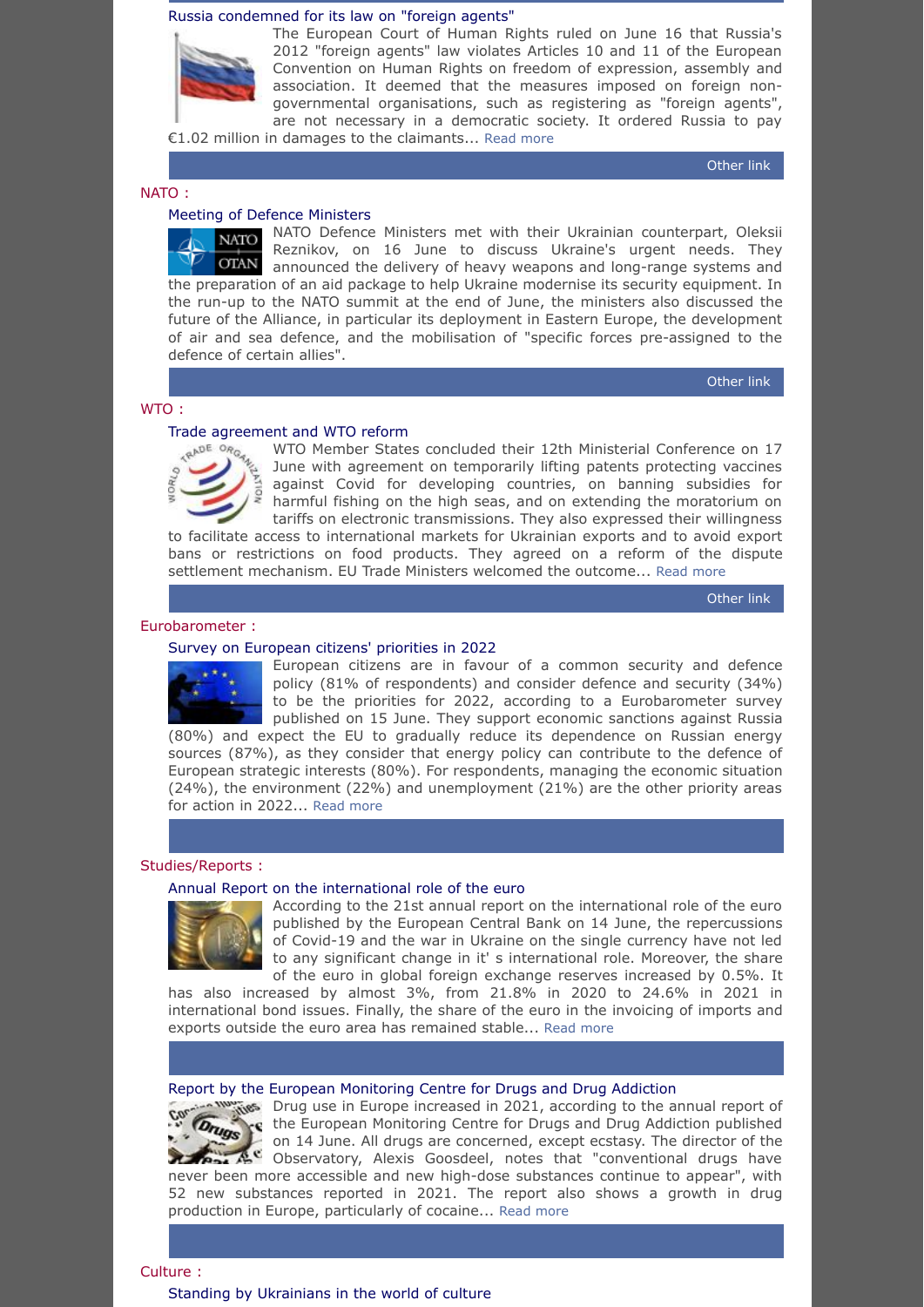![](_page_6_Picture_0.jpeg)

Exhibitions and concerts dedicated to supporting Ukraine are continuing. In France, Galerie ROD is organizing an exhibition with Ukrainian artists from Quebec. The funds collected will go to the COFFRET organization to help refugees. On June 23 in Berlin, a concert will bring together two

Ukrainian jazz groups: "Maryna Sherstnova Quartett" and the "Danil Zverkhanovsky" trio. Until July 2, artist Paul Woods is exhibiting part of his new work in Dublin under the title "Special Military Operation", taking as its subject the invasion of Ukraine. In the face of the atrocity of war in Ukraine, the Neoplastic Hall of the Lodz Art Museum in Poland, originally designed to exhibit artists demonstrating their opposition to communist ideology, is dedicated to Ukraine from June 24 . From June to August in Spain, the Leones de Arte center is organizing an exhibition of photographs bearing witness to the consequences of the war in Ukraine... [Read more](https://www.ukrainians.ie/events/presentation-of-the-painting-special-military-operation/)

## <span id="page-6-0"></span>[Italian Renaissance in Warsaw](https://www.zamek-krolewski.pl/en/botticelli-opowiada-historie)

![](_page_6_Picture_4.jpeg)

Until 18 September the Royal Palace of Warsaw is running an exhibition "Botticelli tells a story" presenting the key works of the grand masters of the Italian Renaissance... [Read more](https://www.zamek-krolewski.pl/en/botticelli-opowiada-historie)

### <span id="page-6-1"></span>[BRAFA Art Fair Brussels](https://www.brafa.art/en/home)

![](_page_6_Picture_7.jpeg)

The Brussels Art Fair (BRAFA) is being held until 26 June. Created in 1956 the fair this year is promoting 10,000 works by over 115 galleries from the world over. Conferences on art are also being organised... [Read more](https://www.brafa.art/en/home)

#### <span id="page-6-2"></span>[Nestor Sanmiguel Diest Exhibition in Madrid](https://www.museoreinasofia.es/en/exhibitions/nestor-sanmiguel)

![](_page_6_Picture_10.jpeg)

The Reina Sofia Museum in Madrid is hosting the exhibition "Nestor Sanmiguel Diest: the adventure of the automaton" until 19 September at the Palacio Velázquez, which explores the relationship established by the artist between image and text. His works illustrate the artist's "work of avoidance", which focuses on the notion of "periphery", both

geographical and technical and material... [Read more](https://www.museoreinasofia.es/en/exhibitions/nestor-sanmiguel)

### <span id="page-6-3"></span>[Vilnius Music Festival](https://www.vilniusfestivals.lt/en/program/program-of-vilnius-festival-2022/)

![](_page_6_Picture_14.jpeg)

Until 28 June, the Vilnius Festival brings classical musicians from all over the world to the Lithuanian capital. The festival will feature numerous concerts in the city's Philharmonic... [Read more](https://www.vilniusfestivals.lt/en/program/program-of-vilnius-festival-2022/)

#### <span id="page-6-4"></span>[Music Festival](https://fetedelamusique.culture.gouv.fr/en/programme)

**DEA** On 21 June, Europe will be celebrating the 40th edition of the Fête de la Musique. In Paris, the Musée de l'armée is hosting the jazz band of the **ORCHES Musique.** In Paris, the Musee de l'armee is nosting the jazz band of the **Carl Corpus** Orchestre de la Musique de l'Air. In Brussels, the Belgian National Orchestra is hosting the Dutch pianist Ralph van Raat. Madrid is hosting the European Music Day festival until 30 June, with concerts, conferences and audiovisual activities. In Berlin, the Neuköllner Blechblasensemble will perform on the Gusthof Britz open-air stage. In Szczecin, a platform with musicians will wander through the city before stopping in front of the Philharmonic. On 25 June, the Cork Midsummer Festival, in association with the French Embassy in Ireland, is offering concerts by French, Irish and Senegalese artists to mark the opening of the Irish Embassy in Dakar... [Read more](https://fetedelamusique.culture.gouv.fr/en/programme)

[Other](https://www.corkmidsummer.com/whats-on/f%C3%AAte-de-la-musique-senegal-france-ireland-a-hip-hop-celebration) link

## <span id="page-6-5"></span>[The Berlinale Open Air](https://www.berlinale.de/en/programme/berlinale-goes-open-air.html)

![](_page_6_Picture_20.jpeg)

Until June 29, the Berlinale Open Air will provide an opportunity for audiences to see the best films from the Berlin International Film Festival again. The festival will be taking over 15 evenings in five openair cinemas, where each film will be introduced by the directors of the Berlinale... [Read more](https://www.berlinale.de/en/programme/berlinale-goes-open-air.html)

#### <span id="page-6-6"></span>[The Move Festival in Prague](https://www.ngprague.cz/en/event/3349/Move-Festiva-Intimacy-as-Resistance)

On the occasion of the handover of the Presidency of the Council between France and the Czech Republic, a special edition of the Move Festival, an event that has been organized since 2017 at the Center Pompidou in Paris, will be running in Prague until October 9. The exhibition "The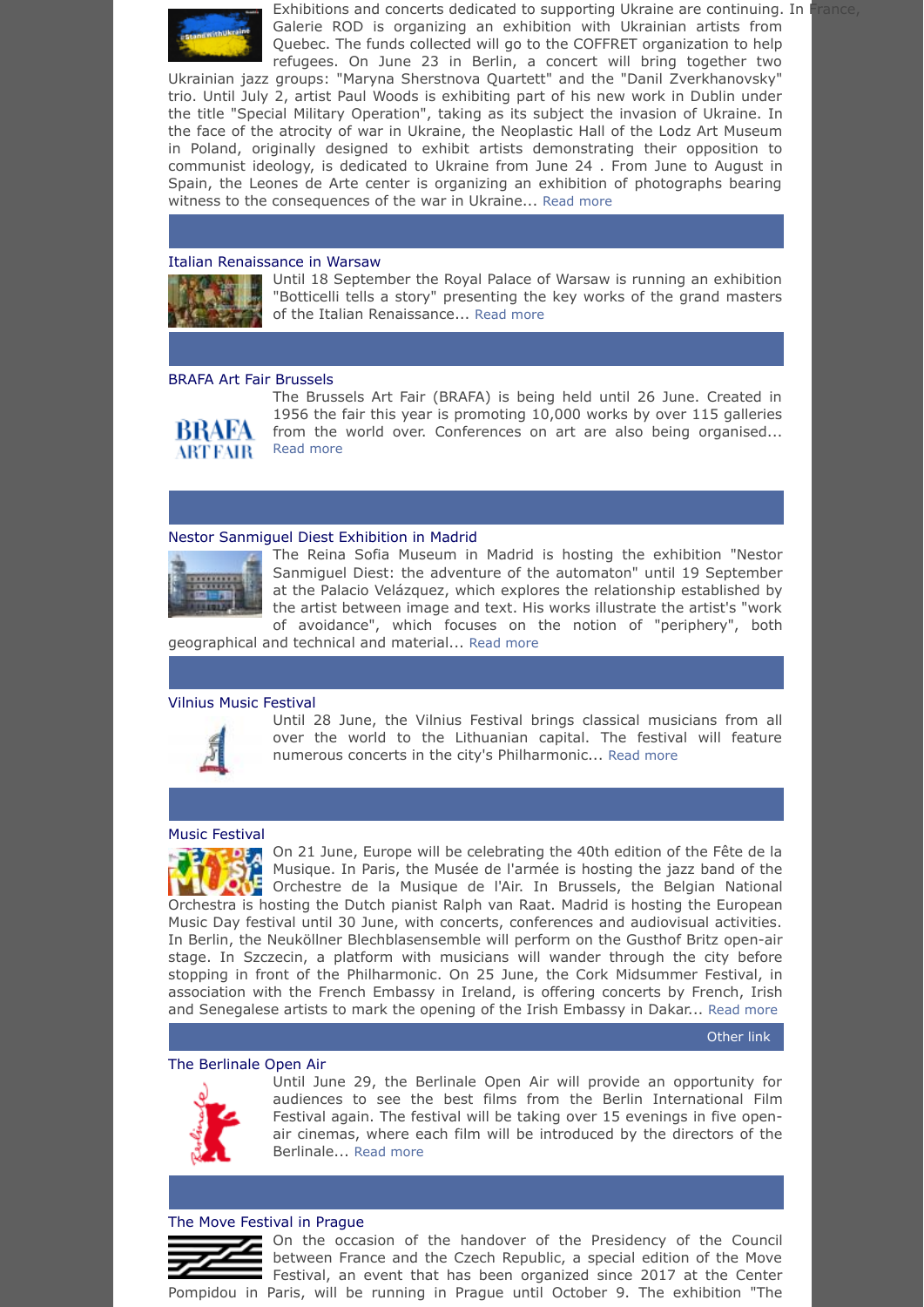Intimate as Resistance" is the result of work undertaken with the National Gallery of Prague, which seeks to explore the body and the intimate as an expression of politics... [Read more](https://www.ngprague.cz/en/event/3349/Move-Festiva-Intimacy-as-Resistance)

## <span id="page-7-0"></span>[Chorégies of Orange](https://www.seeprovence.com/events/calendar/les-choregies-d-orange)

![](_page_7_Picture_2.jpeg)

The Chorégies d'Orange international opera festival will run until 6 August, mainly in the city's Théâtre Antique. The programme includes operas and various classical music performances... [Read more](https://www.seeprovence.com/events/calendar/les-choregies-d-orange)

[Other](https://www.choregies.fr/programme.html) link

## <span id="page-7-1"></span>[TEFAF Art Fair](https://www.tefaf.com/fairs/tefaf-maastricht)

![](_page_7_Picture_6.jpeg)

From 25 to 30 June the TEFAF Art Fair in Maastricht is offering a journey via objects and works of art from the world over. More than 250 antique dealers and art traders are gathering on the occasion of this prestigious art and antiques fair that started in 1988... [Read more](https://www.tefaf.com/fairs/tefaf-maastricht)

## <span id="page-7-2"></span>[Vladimir Dimitrov in Sofia](https://nationalgallery.bg/exhibitions/%d0%bc%d0%b0%d0%b9%d1%81%d1%82%d0%be%d1%80%d0%b0/)

HAUИОНАЛНА Until 28 August, the National Gallery in Sofia is hosting two exhibitions on the Bulgarian painter Vladimir Dimitrov. The first traces the artist's NATIONAL<br>GALLERY life and influences through painted and sculpted portraits. The second explores his relationship with the informal indigenous art movement of the 1920s and 1930s... [Read more](https://nationalgallery.bg/exhibitions/%d0%bc%d0%b0%d0%b9%d1%81%d1%82%d0%be%d1%80%d0%b0/)

## <span id="page-7-3"></span>[Montpellier Dance Festival](https://www.montpellier-france.com/offre/fiche/montpellier-dance-festival/FMALAR034V523U7L)

![](_page_7_Picture_11.jpeg)

Until 3 July, the Montpellier Dance Festival is back for its 42nd edition. It presents performances by contemporary choreographers... [Read more](https://www.montpellier-france.com/offre/fiche/montpellier-dance-festival/FMALAR034V523U7L)

[Other](https://www.montpellierdanse.com/) link

## <span id="page-7-4"></span>**Agenda :**

![](_page_7_Picture_15.jpeg)

20 June 2022

Luxembourg "Foreign Affairs" Council EU-Kazakhstan Cooperation Council

![](_page_7_Picture_18.jpeg)

# 20-24 June

Strasbourg Plenary Session of the Parliamentary Assembly of the Council of Europe (PACE)

![](_page_7_Picture_21.jpeg)

## 21 June 2022 Luxembourg

General Affairs Council

![](_page_7_Picture_24.jpeg)

23 June 2022 Brussels EU Meeting/Western Balkans

![](_page_7_Picture_26.jpeg)

23-24 June 2022 Brussels European Council

![](_page_7_Picture_28.jpeg)

26-28 June 2022 Elmau Castle G7 Summit

![](_page_7_Picture_30.jpeg)

**27** 27 June 2022